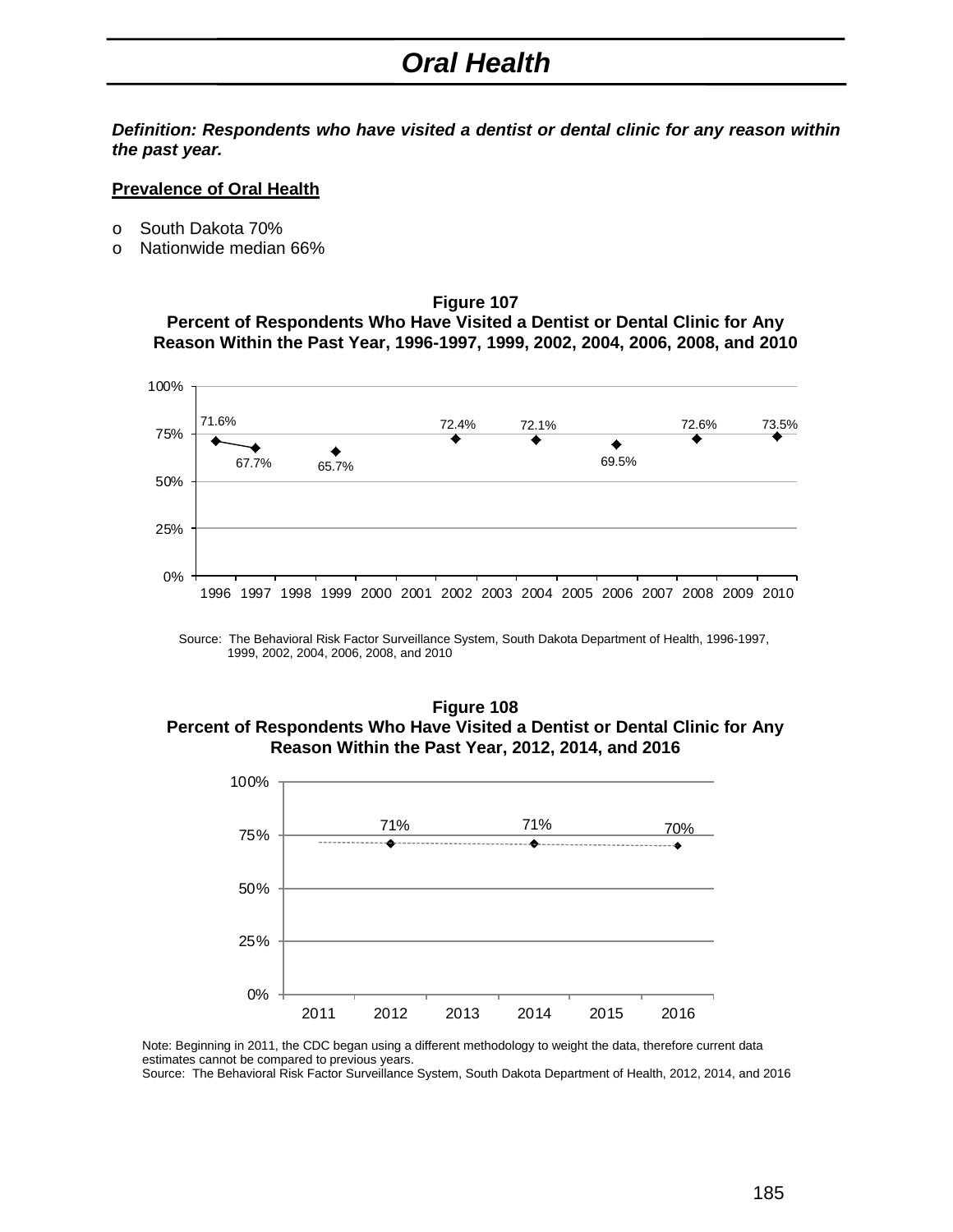| Table 69<br>Respondents Who Have Visited a Dentist or Dental Clinic for Any Reason Within the Past<br>Year, 2012-2016 |                                       |            |                         |                |
|-----------------------------------------------------------------------------------------------------------------------|---------------------------------------|------------|-------------------------|----------------|
|                                                                                                                       |                                       |            | 95% Confidence Interval |                |
|                                                                                                                       |                                       | 2012-2016  | Low                     | High           |
| Gender                                                                                                                | Male                                  | 66%        | 64.3%                   | 67.7%          |
|                                                                                                                       | Female                                | 75%        | 73.6%                   | 76.4%          |
| Age                                                                                                                   | 18-29                                 | 72%        | 69.5%                   | 75.0%          |
|                                                                                                                       | 30-39                                 | 71%        | 67.9%                   | 73.5%          |
|                                                                                                                       | 40-49                                 | 73%        | 70.4%                   | 75.8%          |
|                                                                                                                       | $50 - 59$                             | 72%        | 69.6%                   | 74.4%          |
|                                                                                                                       | 60-69                                 | 71%        | 68.6%                   | 73.5%          |
|                                                                                                                       | 70-79                                 | 65%        | 61.1%                   | 67.8%          |
|                                                                                                                       | $80+$                                 | 59%        | 54.6%                   | 63.0%          |
| Race                                                                                                                  | White                                 | 72%        | 71.1%                   | 73.4%          |
|                                                                                                                       | American Indian                       | 60%        | 55.5%                   | 64.2%          |
| <b>Ethnicity</b>                                                                                                      | Hispanic                              | 57%        | 46.2%                   | 67.8%          |
|                                                                                                                       | Non-Hispanic                          | 71%        | 69.9%                   | 72.0%          |
| <b>Household Income</b>                                                                                               | Less than \$35,000                    | 56%        | 54.0%                   | 58.4%          |
|                                                                                                                       | \$35,000-\$74,999                     | 73%        | 71.4%                   | 75.2%          |
|                                                                                                                       | $$75,000+$                            | 86%        | 84.1%                   | 87.4%          |
| <b>Education</b>                                                                                                      | Less than High School, G.E.D.         | 52%        | 47.2%                   | 56.4%          |
|                                                                                                                       | High School, G.E.D.                   | 64%        | 62.3%                   | 66.4%          |
|                                                                                                                       | Some Post-High School                 | 74%        | 72.1%                   | 75.8%          |
|                                                                                                                       | College Graduate                      | 82%        | 80.7%                   | 83.7%          |
| <b>Employment Status</b>                                                                                              | <b>Employed for Wages</b>             | 74%        | 72.3%                   | 75.3%          |
|                                                                                                                       | Self-employed                         | 67%<br>56% | 64.1%                   | 70.7%<br>62.2% |
|                                                                                                                       | Unemployed<br>Homemaker               | 68%        | 49.6%<br>62.8%          | 73.5%          |
|                                                                                                                       | Student                               | 84%        | 78.0%                   | 88.0%          |
|                                                                                                                       | Retired                               | 67%        | 64.8%                   | 69.5%          |
|                                                                                                                       | Unable to Work                        | 53%        | 48.4%                   | 58.4%          |
| <b>Marital Status</b>                                                                                                 | Married/Unmarried Couple              | 75%        | 73.5%                   | 76.2%          |
|                                                                                                                       | Divorced/Separated                    | 58%        | 54.4%                   | 61.0%          |
|                                                                                                                       | Widowed                               | 59%        | 55.7%                   | 63.1%          |
|                                                                                                                       | <b>Never Married</b>                  | 69%        | 66.0%                   | 71.3%          |
| <b>Home Ownership</b><br><b>Status</b>                                                                                | Own Home                              | 74%        | 73.0%                   | 75.5%          |
|                                                                                                                       | Rent Home                             | 59%        | 56.5%                   | 61.7%          |
| <b>Children Status</b>                                                                                                | Children in Household (Ages 18-44)    | 73%        | 70.3%                   | 74.9%          |
|                                                                                                                       | No Children in Household (Ages 18-44) | 71%        | 68.3%                   | 73.8%          |
| <b>Phone Status</b>                                                                                                   | Landline                              | 72%        | 70.2%                   | 73.3%          |
|                                                                                                                       | <b>Cell Phone</b>                     | 70%        | 68.1%                   | 71.2%          |
| <b>Pregnancy Status</b>                                                                                               | Pregnant (Ages 18-44)                 | 73%        | 63.2%                   | 81.6%          |
|                                                                                                                       | Not Pregnant (Ages 18-44)             | 78%        | 75.1%                   | 79.9%          |
| County                                                                                                                | Minnehaha                             | 73%        | 69.9%                   | 75.4%          |
|                                                                                                                       | Pennington                            | 70%        | 66.9%                   | 72.6%          |
|                                                                                                                       | Lincoln                               | 78%        | 73.7%                   | 81.2%          |
|                                                                                                                       | Brown                                 | 72%        | 65.9%                   | 77.9%          |
|                                                                                                                       | <b>Brookings</b>                      | 76%        | 69.3%                   | 80.8%          |
|                                                                                                                       | Codington                             | 71%        | 66.0%                   | 75.3%          |
|                                                                                                                       | Meade                                 | 71%        | 66.5%                   | 75.7%          |
|                                                                                                                       | Lawrence                              | 70%        | 66.3%                   | 73.4%          |

Note: \*Results based on small sample sizes have been suppressed.

Source: The Behavioral Risk Factor Surveillance System, South Dakota Department of Health, 2012-2016